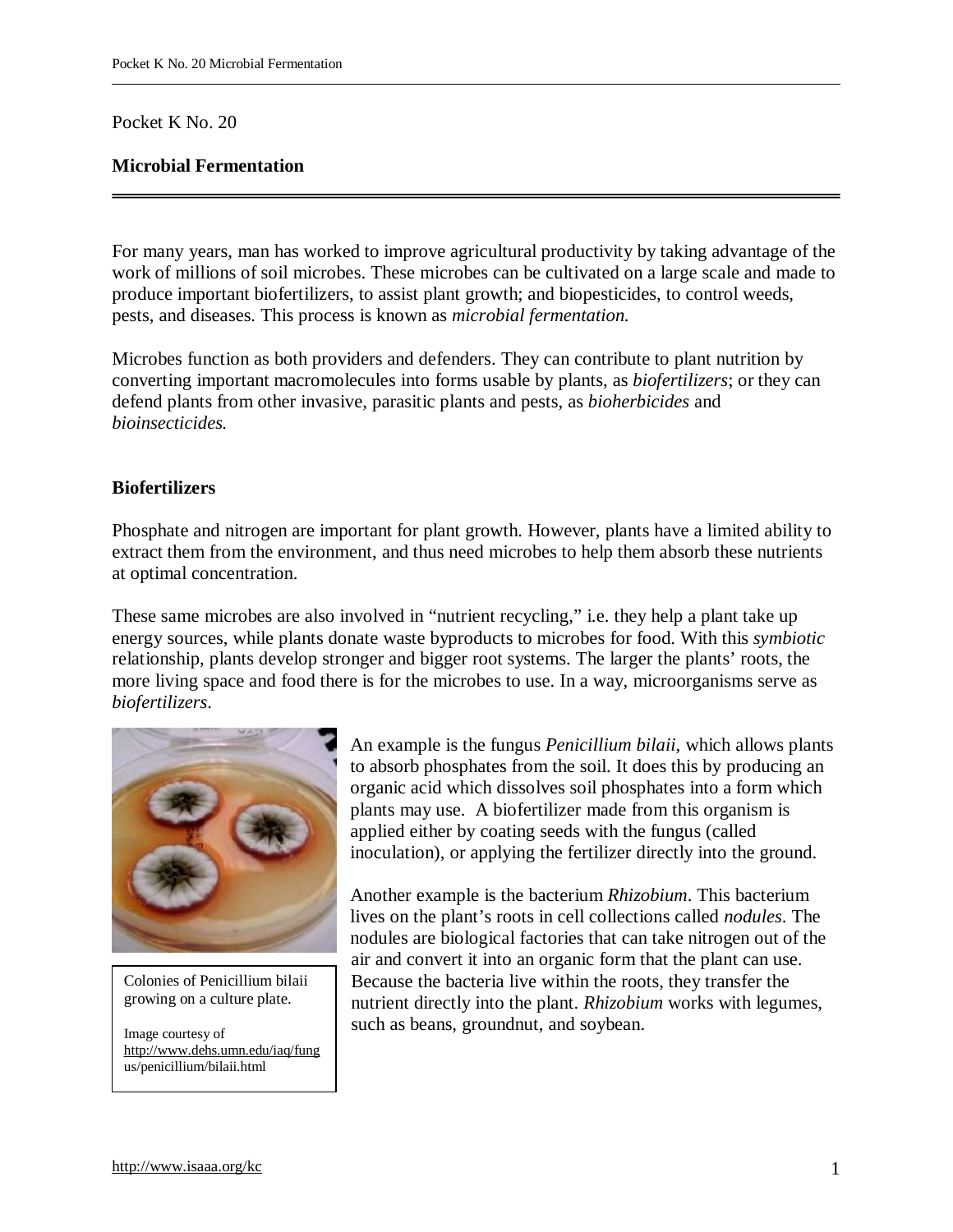Biofertilizers have been found to:

- Increase crop yield by 20-30%.
- Replace chemical nitrogen and phosphorus by 25%.
- Stimulate plant growth.
- Activate the soil biologically.
- Restore natural soil fertility.
- Provide protection against drought and some soil borne diseases.

### **Bioinsecticides**

Insect pests of important crops can be difficult to control. Thanks to fermentation methods, however, bioinsecticides have been developed, based on the insecticidal proteins of bacteria, fungi, and viruses.

#### **Bacteria-based bioinsecticides**



One of the most widely used bioinsecticides is a naturally occurring soil bacterium called *Bacillus thuringiensis* or *Bt*. *Bt* produces a protein which is poisonous to insects. Within 15 minutes of being eaten, the *Bt* toxin begins to create ulcers in the insect's stomach lining. The insect stops eating and eventually dies. Researchers have identified between 500 and 600 strains, or types of *Bacillus thuringiensis*. *Bt* is very selective — it affects only a specific species of insect pest and does not harm humans,

birds, fish, or beneficial insects.

#### Fungi-based bioinsecticides

Some fungi can cause disease in insects, and as many as 200 different insects are known to be susceptible to such diseases. These fungi are thus used in fungi-based bioinsecticides.

Inexpensive fermentation technology is used to mass produce fungi. Spores are harvested and packaged so they can be applied to insect-ridden fields. When the spores are applied, they use enzymes to break through the outer surface of the insects' bodies. Once inside, they begin to grow and eventually cause death.

One bioinsecticide, *Bb*, is based on the action of *Beauveria bassiana*, a fungus which is found worldwide in soils and plants. In China, over two million hectares are sprayed with Bb annually to control forestry pests.

Bioinsecticides based on *Bb* have many advantages. The fungus does not grow in warm-blooded organisms (such as humans), nor does it survive long in water reservoirs or rivers. However, its spores can withstand long periods of dryness and other harsh environmental conditions. Studies to date have shown that the fungus also does not harm plants and becomes inactivated by the sun's ultraviolet rays in one to eight weeks.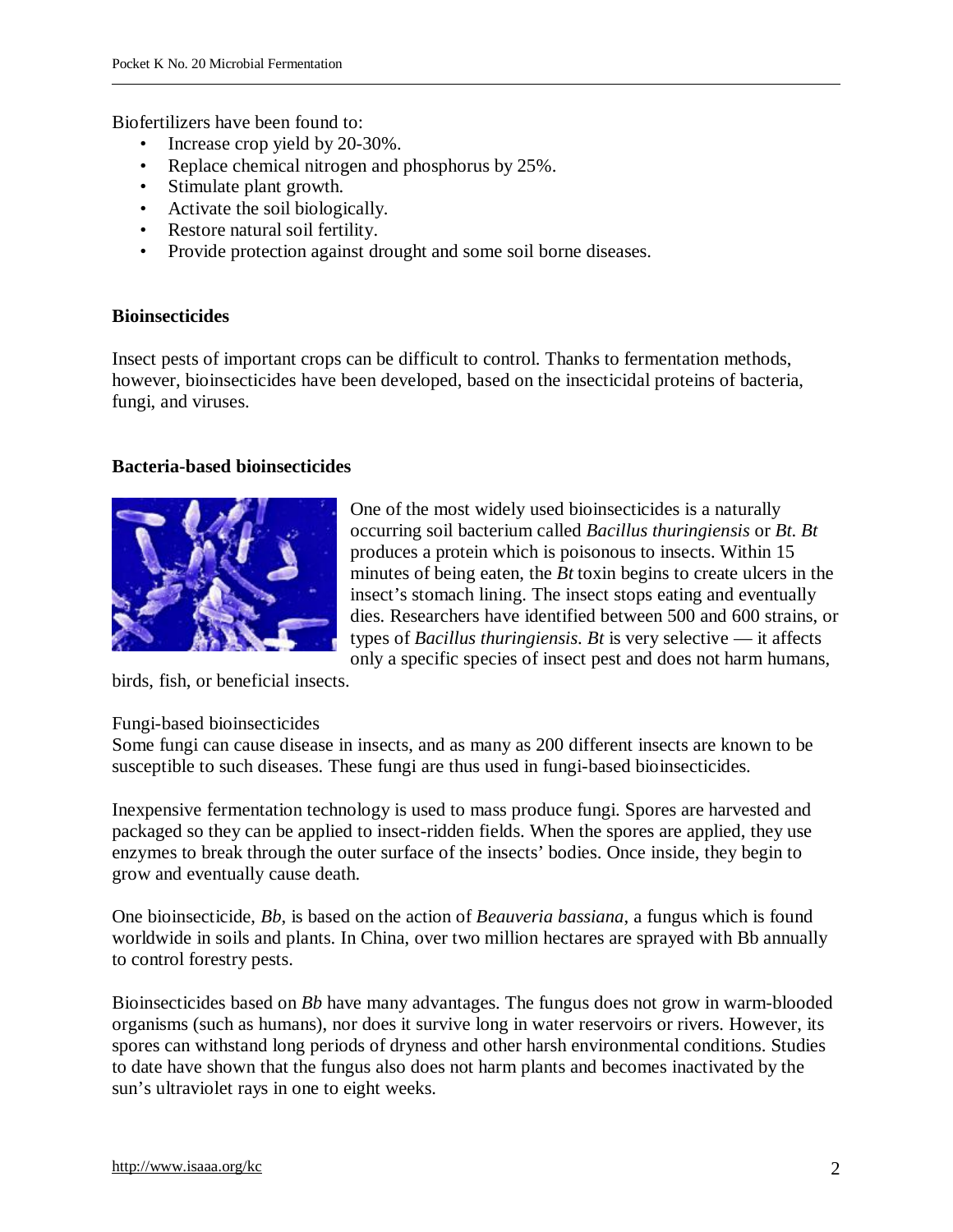### **Virus-Based Bioinsecticides**

Insect pests are also susceptible to viral diseases, and virus-based insecticides exploit this property in order to control the spread of pests.

An example currently being tested is the *Baculovirus* group. Baculoviruses affect insect pests like corn borers, potato beetles, flea beetles, and aphids. One particular strain is being used as a control agent for Bertha army worms. These worms attack canola, flax, and vegetable crops, and have been known to clean out as many as one million hectares of prairie crops at high infestation levels. Farmers used chemical insecticides to control the worms in the past. Bioinsecticides do not persist long in the environment, unlike synthetic pesticides. They also have shorter shelf lives and are effective in small quantities, safer to humans and animals compared to synthetic insecticides, and very specific, often affecting only a single species of insect. However, bioinsecticides also have some disadvantages. They work slowly and the timing of their application is relatively critical. Moreover, because most of these bioinsecticide agents are living organisms, their success is affected by several factors like temperature, pH, moisture, UV, soil conditions, and other microbial competitors present in the environment.

## **Bioherbicides**

Weeds are a constant problem for farmers. They compete with crops for water, nutrients, sunlight, and space; harbor insect and disease pests; clog irrigation and drainage systems; undermine crop quality; and deposit weed seeds into crop harvests. If left uncontrolled, weeds can reduce crop yields significantly.

Farmers fight weeds with tillage, hand weeding, synthetic herbicides, or a combination of all techniques. Unfortunately, tillage leaves valuable topsoil exposed to wind and water erosion, a serious long-term consequence for the environment. For this reason, more and more farmers prefer reduced or no-till methods of farming.

The use of bioherbicides is another way of controlling weeds without the environmental hazards posed by synthetic herbicides. Bioherbicides are made up of microorganisms and certain insects (e.g. parasitic wasps, painted lady butterfly) that can target very specific weeds. The microbes possess invasive genes that can attack the defense genes of the weed, thereby killing it.

Due to better understanding of the genetics of both microorganisms and plants, scientists have been able to isolate pathogens whose genes match particular weeds, and which can cause fatal diseases in those weeds, and in those weeds alone. Some bioherbicides contain such microorganisms, and they are sent out into the field when weeds are most susceptible to illness. The specificity of the microbes for a specific weed makes such bioherbicides very useful, since they can kill only certain weeds without damaging important crops.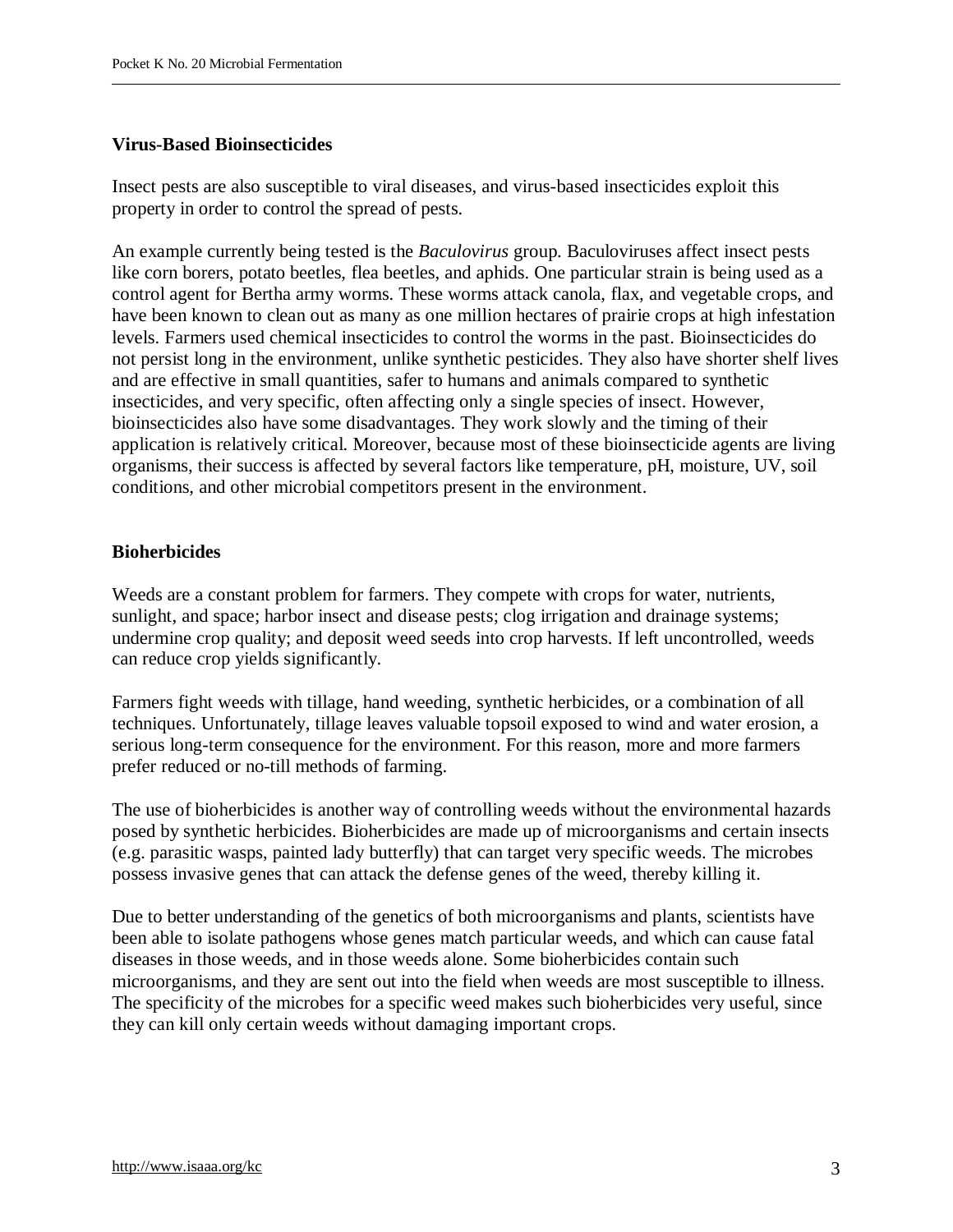Bioherbicides can also survive in the environment long enough for the next growing season, when there will be more weeds to infect. They are cheaper compared to synthetic pesticides, and could essentially reduce farming expenses if managed properly.

## **Bioherbicides and Striga**

Sub-saharan Africa is home to fields of sorghum and corn, as well as a weed that parasitizes either crop. Striga can wipe out hectares and hectares of important cereals, lowering crop yields and increasing the cost of planting and production.

Using bioherbicides coupled with work on genetic modification of certain cereals, scientists have been able to

lower Striga parasitism and increase corn and sorghum harvests.

Striga flowers bloom just as the weed invades a cereal crop field.

Photo from IPM CRSP

Sorghum seeds, for instance, can be inoculated with *Fusarium*, a fungus, through a coating of Arabic gum. The

preparation of the coating material and inoculum itself takes up to 14 days and is conducted by village women.

The most recent Striga shield is a new hybrid maize called Ua Kayongo, whose seeds are coated with the Strigaway herbicide. Ua Kayongo is Imazapyr Resistant maize (IR-maize), whose resistance is based on a naturally occurring herbicide resistance in maize, and which was later incorporated into Kenyan maize varieties by African plant breeders at the International Maize and Wheat Improvement Center (CIMMYT) and the Kenya Agricultural Research Institute (KARI).

# **Conclusion**

As biofertilizers, microorganisms can work symbiotically with plants while receiving their own nutrition. As bioherbicides, they can work alone, or in concert with other species, to remove weeds. And, as bioinsecticides, they protect plants from destructive pests. Although microorganisms are often labeled as dangerous or deadly, they can actually be instrumental in saving crops, increasing yields, and protecting soils for the next planting season.

### **References**

Inoculant Encyclopedia [\(http://www.inoculants.com/encyclopedia/encyclopedia\\_5.html](http://www.inoculants.com/encyclopedia/encyclopedia_5.html)) Integrated Pest Management Resource Centre. Biopesticides. ([http://www.ipmrc.com/expert/biopesticides/index.shtml\)](http://www.ipmrc.com/expert/biopesticides/index.shtml) Integrated Plant Protection Center. Database of Microbial Biopesticides.

([http://www.ippc.orst.edu/biocontrol/biopesticides/\)](http://www.ippc.orst.edu/biocontrol/biopesticides/)